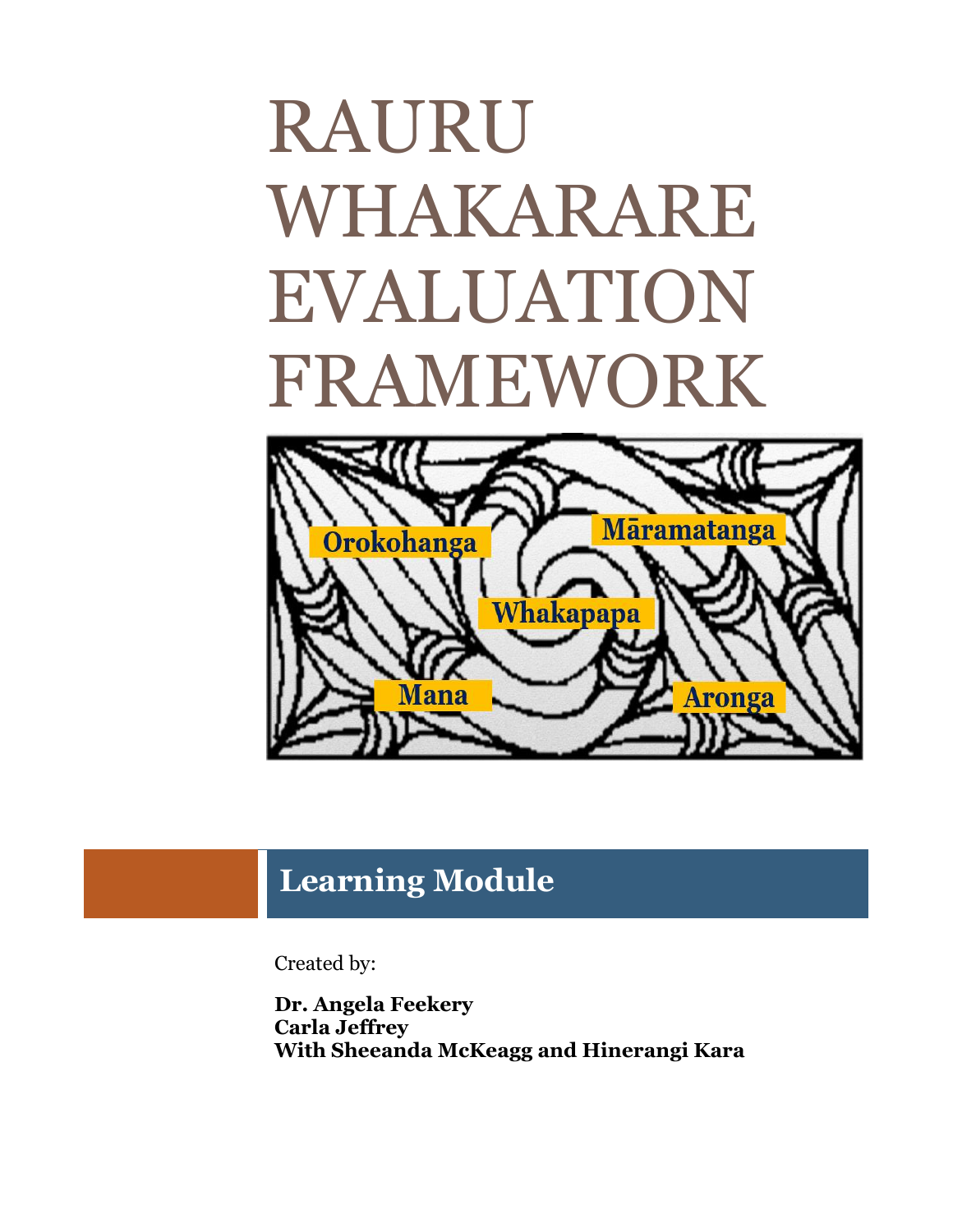# RAURU WHAKARARE EVALUATION FRAMEWORK

# EVALUATING INFORMATION SOURCES

When we consider that we are operating in an information environment where anyone can write and post anything they want, carefully considering your information source selection becomes very important.

We have observed that students, and others, tend to select and use a source because it says what they need it to i.e they focus on content over quality. They also may not consider the context within which the information is created, who the intended audience is, or what bias the author may bring to the information they create and messages they send.

I often say to students, "if there is no author and no date on a source, why would you use it?" You have no idea when it was created or who created it, and so can't determine its credibility.

To evaluate sources effectively, you need to consider a number of factors. Not every source will meet all of the quality indicators, so we need to think about what's important in your information search contexts. There are a number of source evaluation checklists on the internet that ask you to consider a range of factors when selecting a source ( for example, The Virtual Salt Evalu8it Website evaluation checklist).

We have developed the Rauru Whakarare Evaluation Framework to provide you with a holistic Māori-informed view of information evaluation as you find and select information for a range of purposes.

You can apply this framework to any information sources you find online or from any context where information is kept.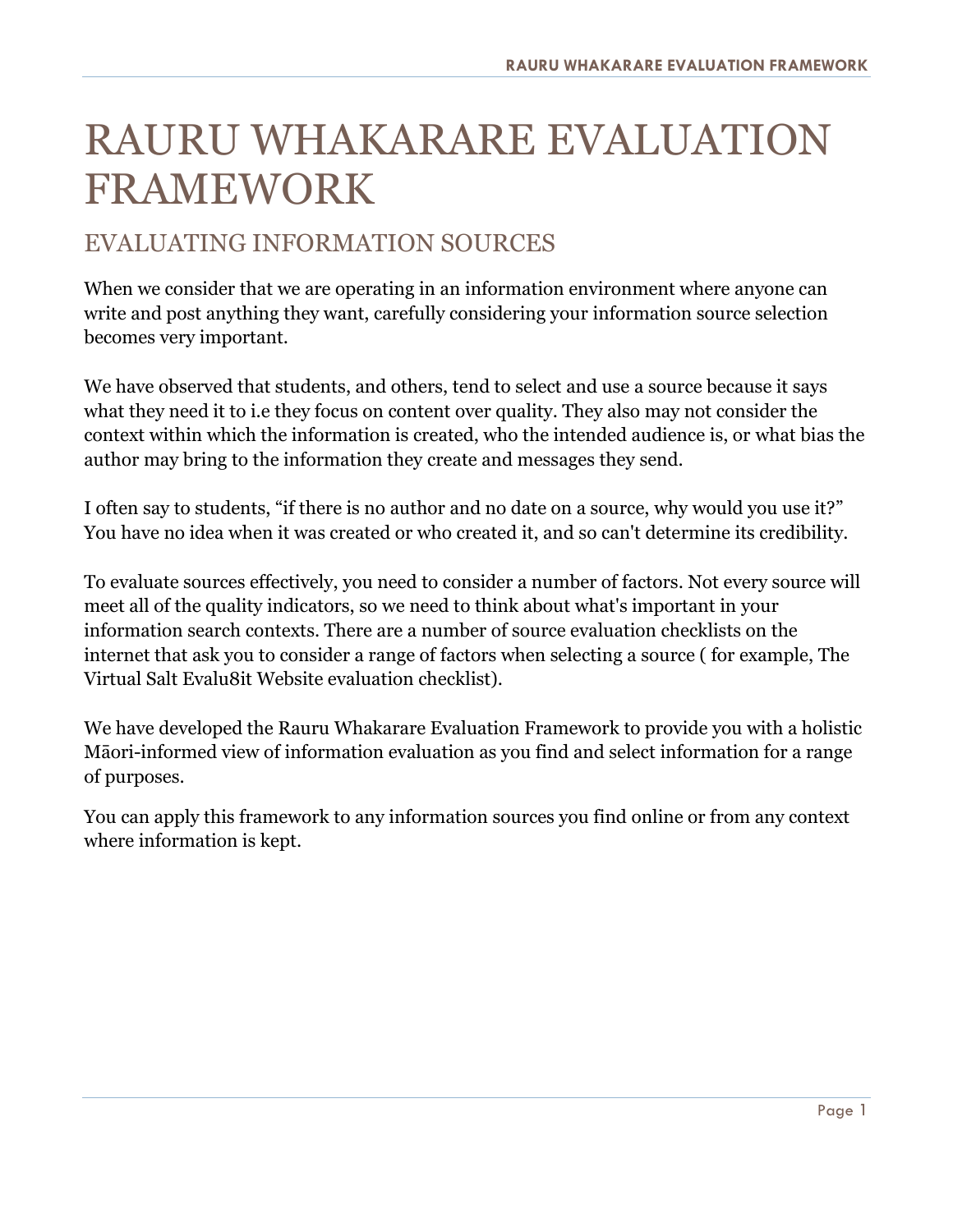# **OROKOHANGA**

#### 'The Origins'

The source of the information:

- When was the source published/created? ¥.
- × Where has it come from?

The currency can be measured in two ways:

- 1. The date-how recently was the information created.
- 2. The value to the discipline/professionsome older sources are relevant today hecause of their contribution to our understanding of a topic or issue.

Orokohanga considers where the information has come from and who the authors/publishers of the source are.



# **WHAKAPAPA**

# **MANA** 'The Authority'

The authority of the information:

- Who are the authors? Are their  $\mathbf{r}$ credentials listed?
- Is it a reputable organisation/website/ publication?
- Does it have accurate grammar and language?

Mana as a term refers to status and standing within a community or organisation. This is vital when considering whether to use a particular source. It connects strongly to the author's expertise and reputation.



#### 'The Background'

The background of the information:

- Why was the source created and for whom?
- What is the context of the information in the source?
- Has the information been peer-reviewed? ×
- What kind of geographical coverage is there?
- Are there references for the source? Is other research referred to and cited?
- ¥ Are there any other types of evidence to support arguments or assertions?

Whakapapa identifies and connects the various layers identified in this framework you should consider when evaluating sources.

## **RAURU WHAKARARE EVALUATION FRAMEWORK**



## **MĀRAMATANGA**

#### 'The Content'

The content and usability of the information:

- $\times$  Is the topic covered in depth and represented by balanced arguments?
- $\times$  Is the information easy to navigate and understand?
- $\times$  Does this resource help you understand your topic?
- Do you feel it adds meaning and insight to your research?

Märamatanga indicates enlightenment which means that the source should positively impact the wider community of understanding and add value to the existing conversations within a particular topic area.



# **ARONGA**

#### 'The Lens'

The lens or objectivity of the information:

- $\blacksquare$ Is the resource biased or objective?
- Has the author acknowledged any weaknesses or stated their assumptions?
- × Does the source consider the perspectives of the author and the reader in an unbiased manner?

Aronga identifies the focus and purpose of the information. It can be influenced by the author/organisation/publisher's viewpoints and considers whether they are well known for doing this kind of research or work.

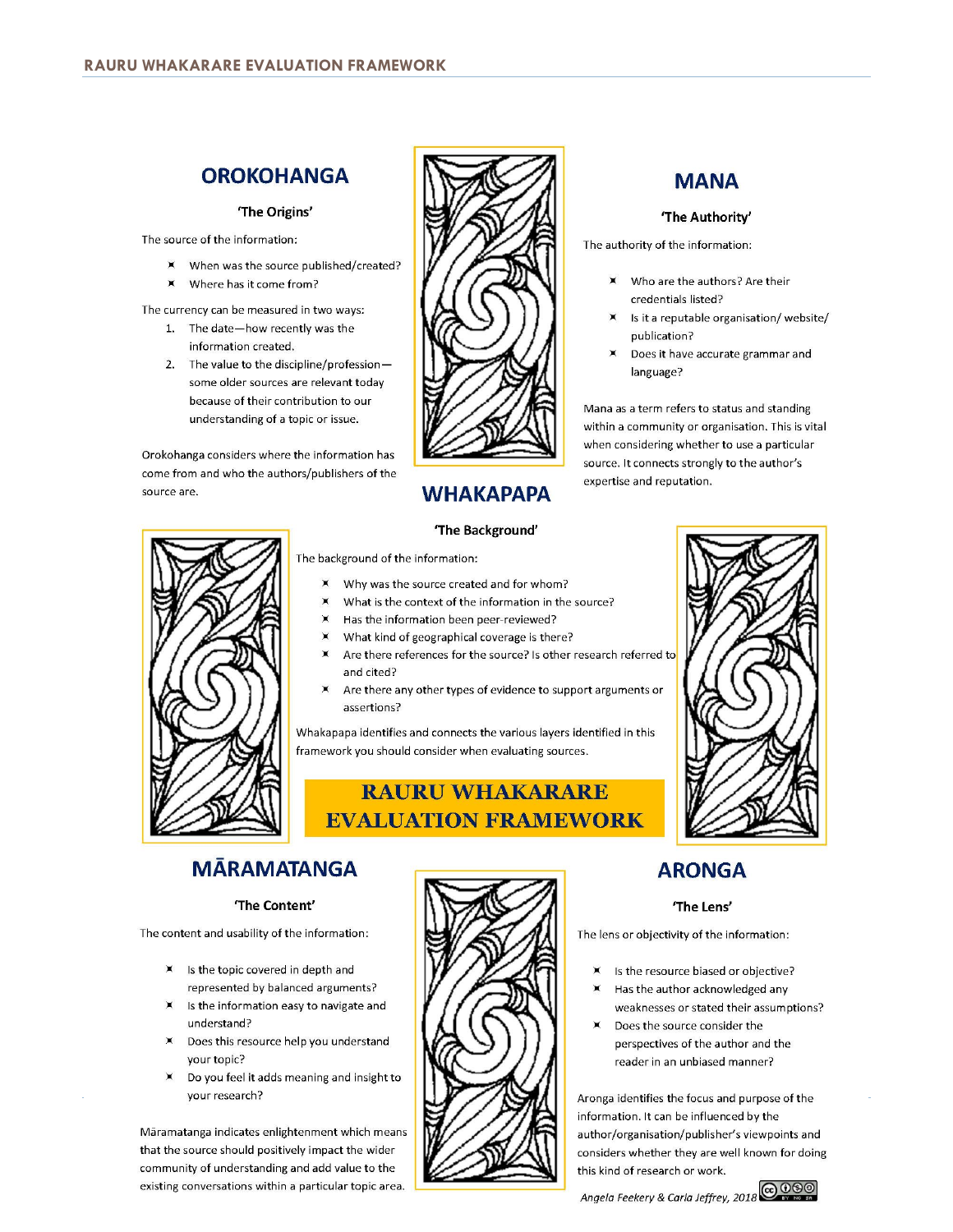# RAURU WHAKARARE CONCEPTS EXPLAINED

**Whakapapa** – it captures the pedigree of the course and how it connects to the topics and all other sources you are selecting.

Ask yourself:

- *Why was the source created and who was it created for?* Consider the intended audience for the infomation and what knowledge they are assumed to have of the topic, and also their background and expertise.
- *What is the context of the infomation in the source?* Consider the community or country the information comes from. For example, government information could be created by the government, with the government or about the government. Each of these perspectives need to be considered.
- *Has the information been peer-reviewed?* This means has it been judged as acceptable by a panel of peers who have the expertise and authority to do this. Journal articles, for example, are usually peer-reviewed. This doesn't necessarily mean that the reviewers agree with the findings of the research. It just means they agree the research was robust and the findings are supported by evidence. Remember that research is often debatable –look at the evidence and arguments provided and decide whether you accept the findings or not.
- *What kind of geographical coverage is there?* This connects to the location of the information or research. How relevant is information produced in the US relevant to us here in Aotearoa NZ? Our social and cultural contexts are quite different, so some apsects may be relevant, but others may not.
- *Are there references for the source? Is other research referred to and cited? What is the quality of the research being cited?* Your ability to judge this will improve the more you read and engage with different source types. Consider an article on how TV and game violence affects children, where the main evidence is the author self-citing his own research. This doesn't mean the research is not good, but awareness of this means you have considered it when selecting the source to use for your purposes.
- *Are there any other types evidence to support arguments or assertions?* Not all information you access is academic research –you may need to find quality professional sources as well to support your understanding of your topic. Some nonacademic sources will cite references, others won't. Look to see whether the author is providing robust arguments, supported by good examples, and then connect to the credibilty of the author to determine whether you are persuaded by their evidence.

If you consider these questions about your sources, you can determine the background of the source and make an informed decision about whether to use it or not.

**Whakapapa**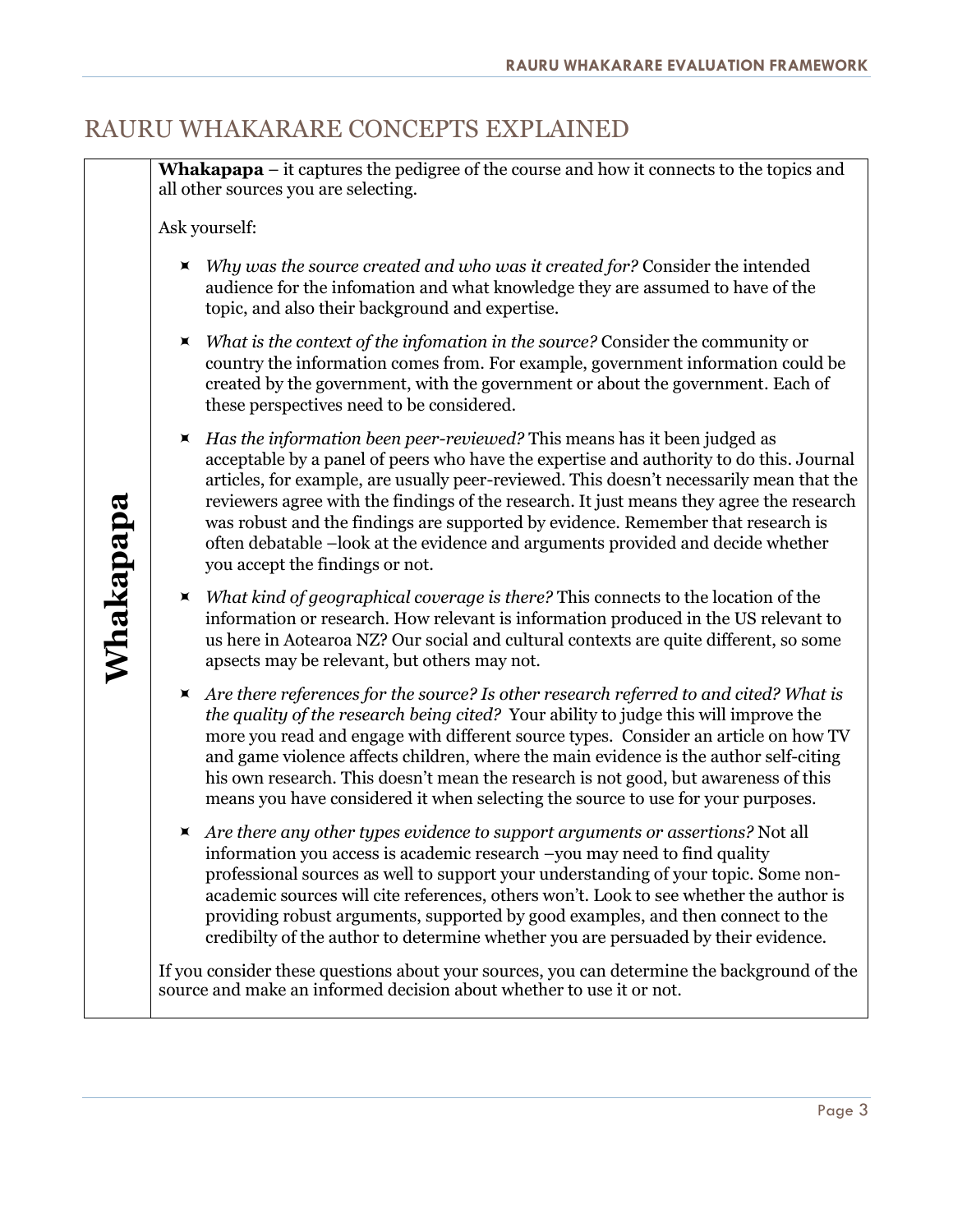**Orokohanga** – asks you to consider the origin of the source. It had to come from somewhere.

Ask yourself:

- *When was the source published/created? Can you find a date or year of publication, perhaps in the copyright information?* On a webpage, you may have to make a couple of extra clicks to an 'about' page which may give more information on the organization or author of the information, and you may find information about the organisations values and goals as well. This will help you determine their reason they created the information.
- *Where has it come from?* One of the challenges in electronic access is people often say 'I got it online'. But this refers to where it was accessed, rather than where it was created. You can determine if the information is from a personal or organisational website, a newspaper, trade magazine, blog, database etc. Try to avoid just saying online and dig a little deeper to find the type of source it is.

The currency of information is also an important consideration. We want to make sure that we are accessing and engaging with the most recent research or conversations about a particular topic.

The **currency** can be measured in two ways:

- **Date**: *How recently was the information created?* For up-to-date information, we would be looking for information in the past 10 years. Consider that a book or journal article can take up to three years after the research was done to be produced. Conference papers tend to be more recent as they are faster to publish, but may not have been through the same robust process of peer-review. Organisations also should be keeping their websites up-to-date. If a website hasn't been updated since 2010, you would need to consider how relevant the information still is.
- **Value to the discipline or profession**: *Is this source still relevant for the topic?* Some older sources are still relevant today because of their contribution to our understanding of a topic or issue. An example of this is a source used in an Environmental Planning programme at Massey. It is a 1969 paper on Arnstein's Ladder of Public Participation – Arnstein's framework is still being used today. Another apt example or New Zealand is the Te Tiriti o Waitangi and its relevance and importance today. It is important to recognise the importance of 'seminal' texts, those historical or older documents that have helped shaped our understanding of certain concepts or topics.

Page 4**Orokohanga** Orokohanga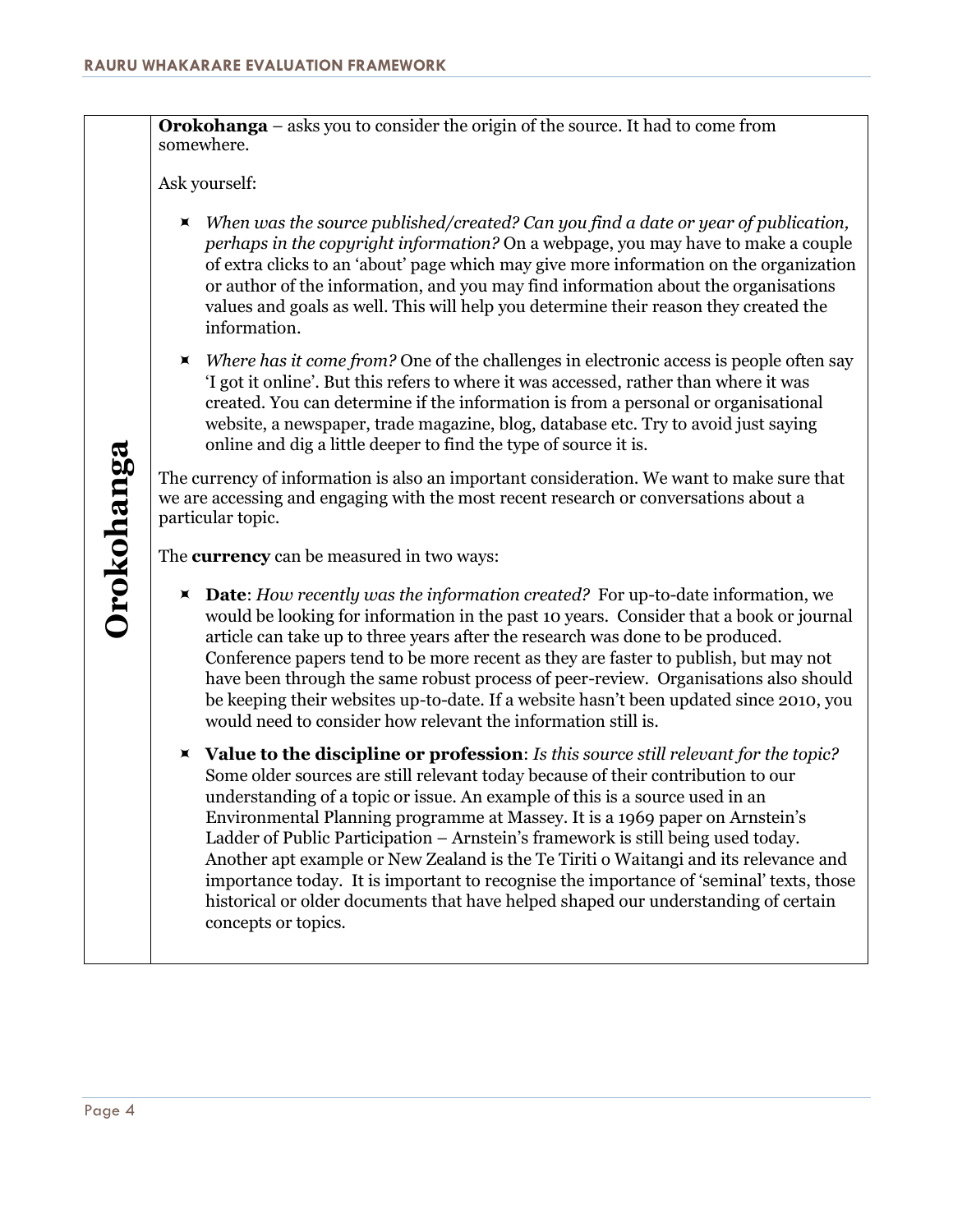**Mana** connects to the credibility or standing within community of the author or organisation. You need to ask yourself '*why should I believe and trust in the views, values and ideal of the person or organisation who created this information?*

Ask yourself:

- *Who are the authors? Are their credentials listed?* Consider whether the authors are known in the field or profession. A good example for credibility is former All Blacks captain Richie McCaw. During and post-rugby, he is popping up in several adverts – Adidas, Versatile Homes, Fonterra Milk in Schools and more recently in turmeric "Sports Complex" supplement advert with his wife Gemma. Research suggest that celebrities in advertising must be considered trustworthy, expert, respectable and similar to the target market – this is where their credibility comes from. Look for the credibility any author brings to the information they create or share.
- *Does the information come from a reputable organisation/ website or publication?* In the academic context, you can consider whether the information has been published well-known journal rather than on online journal that doesn't have the same credibility. When looking at blogs or websites, some are personal, while others have been created by professionals or experts in the field to provide key information on best practice determined through research and experience.
- *Is the information presented controversial or objective? Does it provide a good match with your existing and expanding knowledge?* Much information is created to help persuade the audience to consider alternative positions or to take sides in a debate. The mana of the source is essential as there are usually two perspectives on most controversial issues.
- *Is the information presented with accurate grammar and language? Does it avoid discrimination by using inclusive language and unbiased images? Does it tell you 'this is truth' or does it suggest 'this might be truth and here is the evidence why', and then let you, as the audience, make up your mind?* Accuracy in language and information is a useful quality indicator.

Once you determine the mana of a source and find the author or organisation trustworthy, you are likely to consult information from these sources again and build your arsenal of reputable and credible information sources.

**Mana**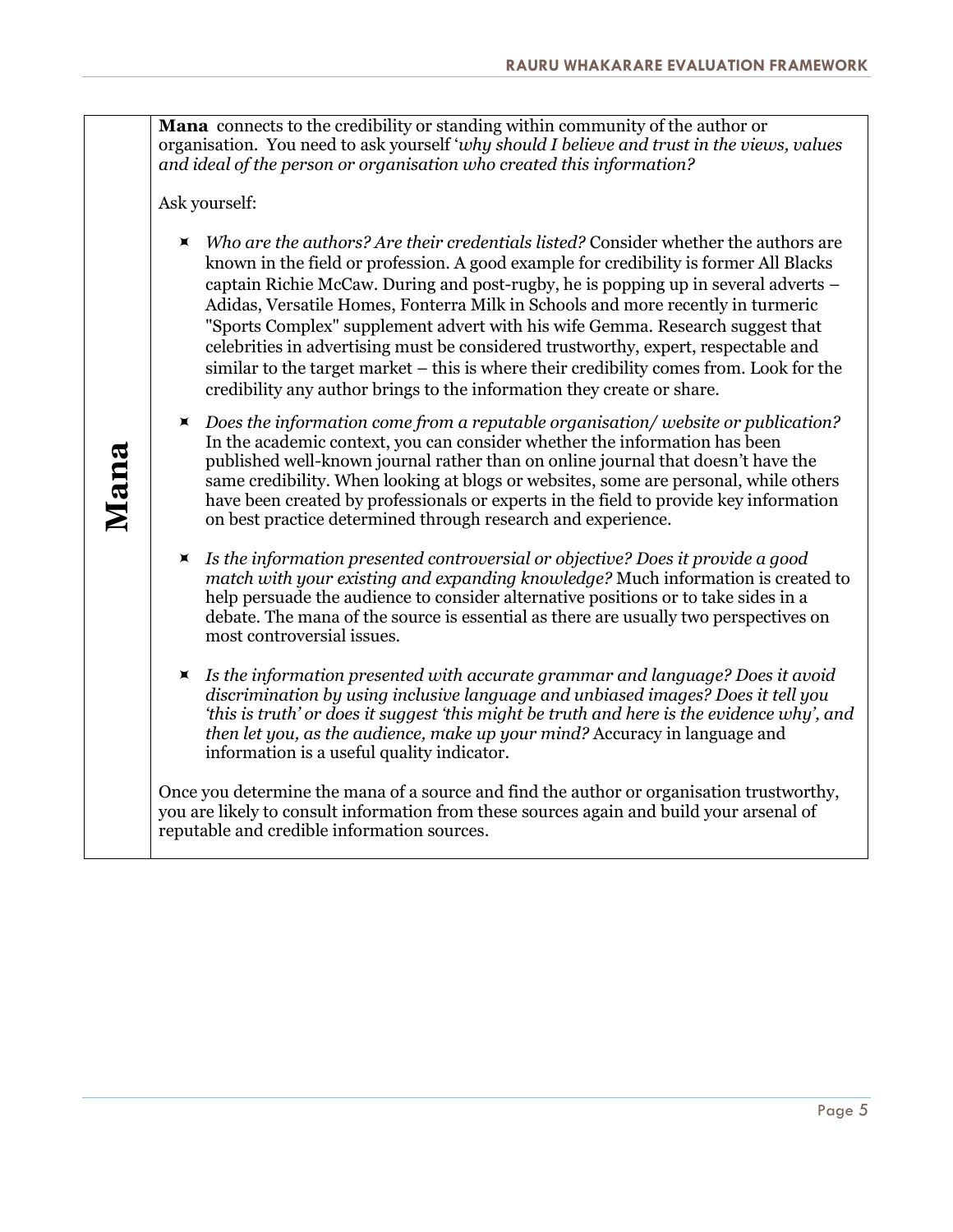**Māramatanga** means enlightenment. This means that the source should positively impact the wider community of understanding and add value to the existing conversations within a particular topic area. It connects to understanding, usability and relevance of your information source. You may come across information that has quality Whakapapa, Orokohanga and Mana, but you need to consider whether it closely relates to your information need – for example, the topic of your project or assignment.

Māramatanga asks you to consider the appropriateness of your information for your purpose, audience and context.

Ask yourself:

- *Is the topic covered in depth and represented by balanced arguments?* Be aware of deliberately biased information that only tells half the story or omits key facts or evidence that may undermine the arguments or positions presented.
- *Is the information easy to navigate and understand?* Good information is usually logically organised and links between sections or ideas are easy to navigate. If you are confused after reading or listening to it, and the information in different sections tends to contradict each other, then perhaps consider whether the information source meets your needs.
- *Does this resource help you understand your topic?* Good information will leave you with more answers than questions.
- *Does the source link you to other quality information?* In academic journal articles, and some other source types, the reference list provides you access to previous research that supports the current author's claims. If you find a quote or paragraph you want to use that cites someone else, it is useful to find the original source of the idea to make sure the current author has cited that source accurately. Remember that citation is only one author's interpretation of the ideas of another.
- *Do you feel it adds meaning and insight to your research or understanding of the topic?* If you are reading the same thing in multiple sources, then this suggests everyone is on the same wavelength. But then you might come across a new perspective or approach, somewhat more innovative than the other information. If the Whakapapa, Orokohanga, and Mana are good, then these kinds of information sources are worth exploring further.

We often find and select things that match our existing understanding or perspectives and our search engine algorithms are actually making this more likely by matching our searches to preferences they believe we hold. But we need to explore alternatives and seek our new ideas and perspectives. This leads us to enlightenment and the ability to consider a range of perspectives on a topic or issue and not just our own existing ones.

Page 6**Māramatanga** Māramatanga